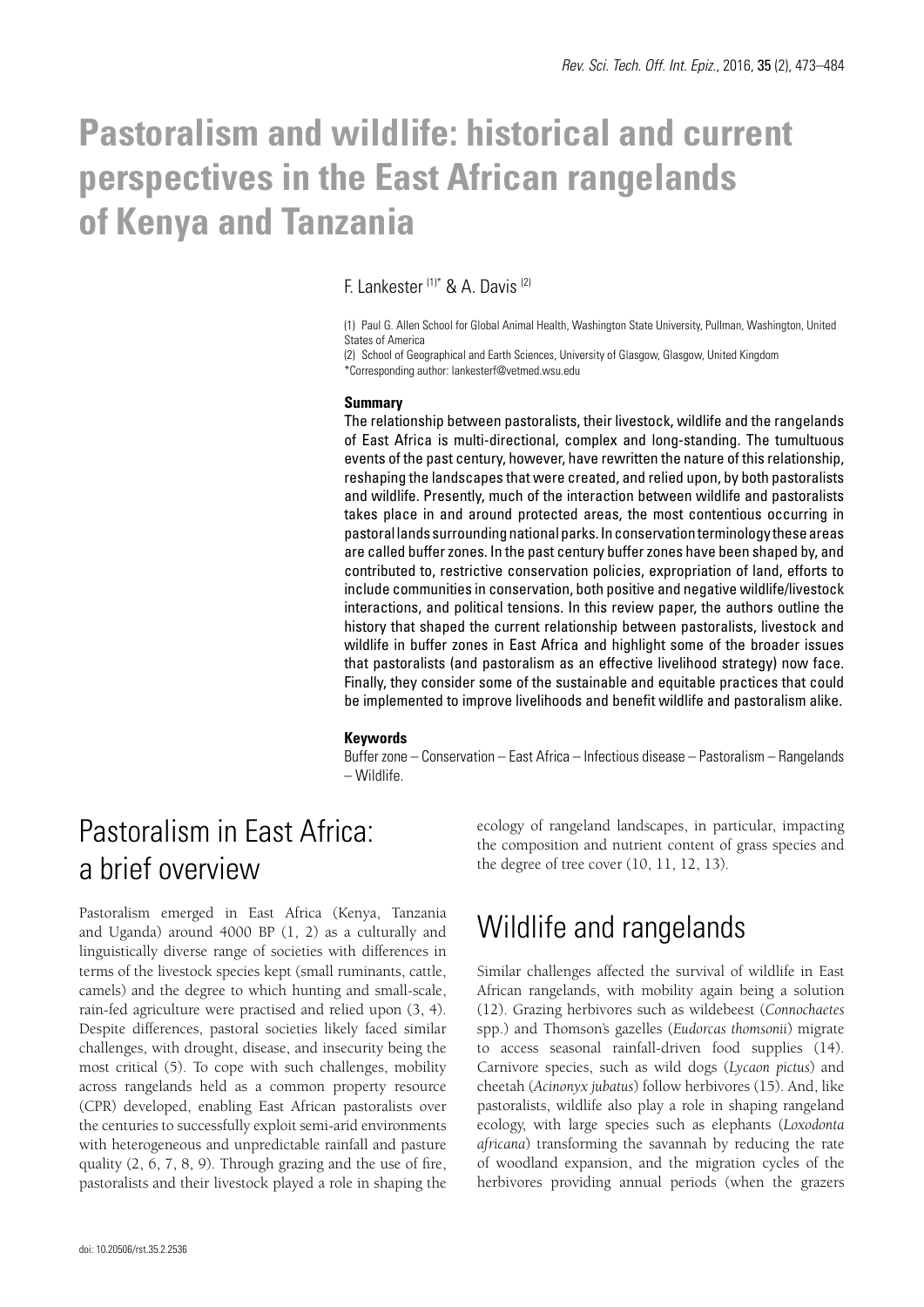move away) during which the grass is able to set seed and reproduce (12, 16). Indeed, without migration and the resultant grazing-free periods, the grasslands would have to sustain much lower densities of grazers if they were not to be destroyed (17).

### Pastoralism and wildlife

Pastoralist/wildlife interactions go beyond co-creation of landscapes. Wild grazers use proximity to pastoralist homesteads to avoid non-human predators and exploit dams, built for livestock, as a source of water (18). Pastoralists create and set aside rich pasture for their livestock herds, providing nutritional benefits to wild herbivores. When transhumant pastoralists move, nutrientdense forage flourishes in the richly fertilised soil on which their homesteads stood (19). Further, it has been suggested that species such as gazelles and wildebeest, which prefer the short grass that emerges following grazing succession in which coarse grass is stripped to reveal nutrient-rich young shoots and cut basal stems (20, 21), actually benefit from the grazing of livestock (12, 18). Even the planted trees ('live fencing') around the livestock corral provide shade and cover for ungulates hiding from predators (12).

Benefits also flow the other way. Since pre-historic times pastoralists have, in times of drought, disease or other adverse conditions, hunted wildlife for food (12). Pastoralists have also utilised wild herbivores to track forage availability for their livestock and, through close observation of movement patterns, have relied on species such as wildebeest as indicators of rainfall (18).

The presence of wildlife on the rangelands has also presented many challenges to pastoralists. Species such as elephant and buffalo (*Syncerus caffer*) pose threats to human life and, together with smaller herbivores, cause crop damage, whilst carnivore species prey upon livestock. There has also been an ongoing debate about the importance of grazing competition between wild and domestic species (22). One of the most significant challenges posed by wildlife, however, involves the transmission of infectious disease (23). Indeed, archaeological evidence suggests the first 'pastoralist' colonisation of sub-Saharan Africa was a halting process, with cattle-based economies in eastern Africa not appearing until a thousand years after the introduction of small stock (11, 24), possibly due to exposure to endemic wildlife diseases (trypanosomiasis, wildebeest-associated malignant catarrhal fever [MCF], East Coast fever [ECF] and Rift Valley fever) that were novel and virulent in cattle (11). Consequently, early pastoralists may have only settled in the rangelands south of the Sahel after consolidating ethnoveterinary epizootiological knowledge and the evolution of disease avoidance strategies such as:

– burning practices that encouraged fire-tolerant grass species (11, 25) and also killed tick vectors for diseases such as ECF

– clearing woodlands for fuel, building materials and agricultural planting, which had the effect of reducing the habitat for tsetse vectors of trypanosomiasis (11, 26)

– avoiding wildebeest calving areas to reduce transmission of MCF.

Avoidance of wooded areas (except in times of drought when the need for forage was greatest and the vector populations lowest) and crossing woodland belts at night (when tsetse were not active) also reduced disease threats. Disease exposure was not completely eliminated, however, and over time, the low-level exposure experienced by otherwise healthy animals is likely to have stimulated the development of immunity and evolution of endemic resistance in pastoralists' cattle (27). However, despite disease avoidance strategies and the development of resistance in cattle, disease continues to cause significant losses for pastoralists. A 23-year study estimated that disease caused twice the losses incurred by predation from carnivores (28), and recent work in Laikipia County (Kenya) puts the figure even higher (C. Amphlett, unpublished data*,* 2015). Nonetheless, despite an epidemiological role, only in relatively few (but important) diseases (e.g. MCF in wildebeest, bovine tuberculosis and foot and mouth disease in bovines, and anthrax in wild herbivores) are wildlife thought to contribute significantly to contemporary epidemics affecting livestock (29).

Thus, pastoralists and wildlife have co-existed and competed for millennia in the rangelands of East Africa using similar and complementary adaptations. However, at the end of the 19th Century, shifting socio-political factors began to dramatically reshape the East African landscape (30).

### The winds of change

Several factors precipitated great change. In 1883, livestock in Kenya and Tanzania were hit by an outbreak of contagious bovine pleuropneumonia (31). In the 1890s, a rinderpest epidemic wiped out more than 95% of cattle in East Africa, whilst colonial and internecine warfare proliferated and novel diseases, such as smallpox and leishmaniasis, persisted (31). While the combined effects of these events on pastoralists varied, widespread famine significantly reduced pastoralist populations overall (31). For example, over two-thirds of the population of Maasai pastoralists in Kenya and Tanzania perished and the ecological systems they managed collapsed (31).

The decimation of the pastoralist populations led to a reduction in their vegetation-controlling practices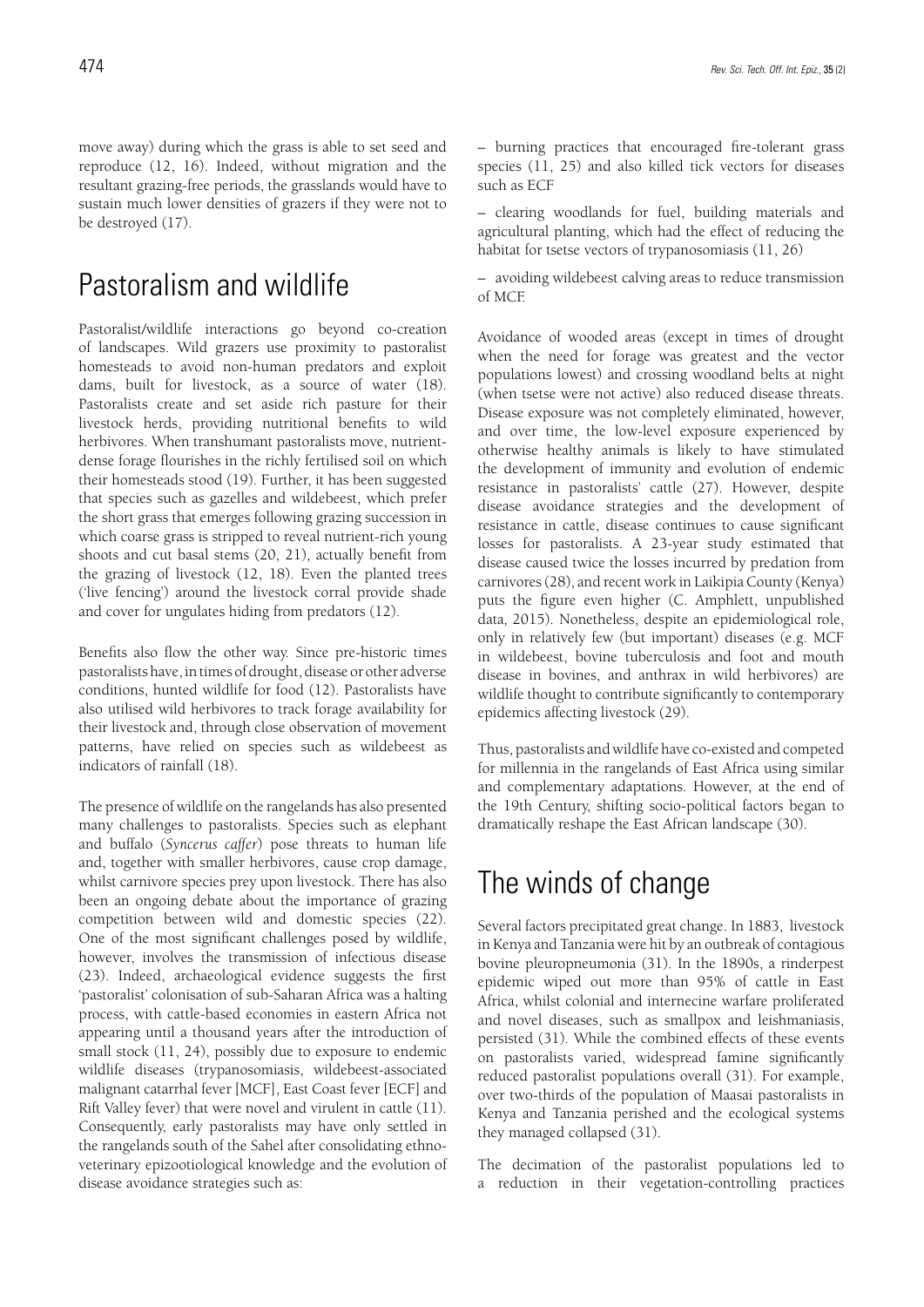(i.e. grazing, burning), which resulted in a massive expansion of acacia woodland and bushy thickets throughout East African rangelands. This, in turn, led to a proliferation of tsetse flies, increasing the incidence of trypanosomiasis. The threat of cattle contracting this lethal disease discouraged people from returning to their homesteads, forcing them away from their ancestral lands (12, 27, 32).

The rinderpest epidemic also had a dramatic impact on rangeland ecological dynamics. Wild ungulate populations, e.g. Cape buffalo, eland (*Taurotragus oryx*), giraffe (*Giraffa camelopardalis*) and wildebeest, were highly susceptible and their populations were decimated, as were ungulatedependent predators. Not all wildlife species were equally affected, however: Thompson's gazelles (*Eudorcas thomsonii*), Grant's gazelles (*Nanger granti*), topi (*Damaliscus korrigum*) and others were only moderately affected, whilst populations of elephant, rhino (*Rhinocerotidae*), zebra (*Equus quagga*) and hippo (*Hippopotamus amphibius*) actually increased (12).

This new dynamic, a landscape sparsely populated by people and dominated by rinderpest-resistant wildlife populations, coincided with the post-Berlin Conference (1884–1885) arrival of colonial administrations which, assuming this dynamic to be the norm rather than a unique historical moment (10), set it as the benchmark against which wildlife conservation has been judged ever since. Further, in the early decades of the 1900s when the colonial domination of East Africa was at its peak, the large populations of many wildlife species and, more specifically, their availability to be hunted, were seen as an asset by the colonial administrators to attract the European gentry and their money to Africa. Trophy hunting became an important and protected source of revenue (30), and indigenous pastoralists and their livestock, rather than being viewed as integral to these landscapes, were often considered to be living incompatibly with wildlife conservation and something from which the rangelands, and wildlife in particular, needed protection (12).

This ideology led to the expropriation of large tracts of land to be set aside for exclusive wildlife-related activities such as hunting (predominantly by white elites), tourism and conservation (12, 33). With the exception of the Ngorongoro Conservation Area (established in Tanzania in 1959), where pastoralists, in exchange for vacating the Serengeti, were granted secure tenure to live alongside wildlife within a multiple land-use protected area, the creation of national parks caused a rift between, and sought to separate, wildlife conservation and pastoralism.

Potentiating this rift were rangeland and social sciences that, during colonialism, developed novel criticisms of pastoralism. Pastoralists of East Africa were considered to

suffer from a 'cattle complex' (34), in which large herds of cattle were irrationally kept for reasons of wealth and culture in numbers that were assumed to exceed the 'ecological carrying capacity' of the land. Inspired in part by the Dust Bowl catastrophe in the United States, it was thought that the pastoral rangelands of East Africa were so-called equilibrium environments, driven by classic feedback mechanisms (35). The consensus was that livestock populations and co-existing wildlife were limited by available forage in a density-dependent manner. Thus, if pastoralist herds were allowed to increase above carrying capacity, density-related crashes would inevitably follow, causing degradation and desertification. Outside observers assumed CPR lands to be open access to all with no regulation of use and that pastoral people were, in accordance with the 'tragedy of the commons' theory (36), individually exploiting resources for personal short-term gain at the expense of long-term stability. The avoidance of large-scale extinctions in the area was assumed to be a result of moving to new areas after degrading previously occupied environments (see Ellis  $&$  Swift [37] for a critique of these rangeland degradation theories).

The discourse of irrational pastoralism was useful to, and influenced, conventional development practices of the colonial era, which included interventions to 'modernise' rangeland management. The principal objective of these 'blueprint' development interventions, beyond imposing colonial or state knowledge as superior to local land-use practices (38) and wrestling control of coveted resources from pastoralists, was to limit the number of livestock per unit area (6). Development projects were designed to 'settle' pastoralists in confined spaces (colonial reserves, ranches, villages) where the provision of resources and technical interventions could be managed by the state, to raise 'productivity' and better regulate the interaction between livestock and plants. These interventions were, however, based on the false social and ecological assumptions that pastoralists were not engaged in market behaviour, nor were they interested in 'improved' beef cattle, and that rangelands were equilibrial systems that, with good management, would have the capacity to support stable, balanced populations of livestock and people (6, 37).

# A modern perspective on a changing landscape

As rangeland science has developed, the perceived equilibrium dynamics of rangeland ecosystems, and the appropriateness of modern ranching practices, have been increasingly called into question. Empirical studies in northern Kenya and Australia concluded that in droughtstressed rangelands, where single- and multiple-year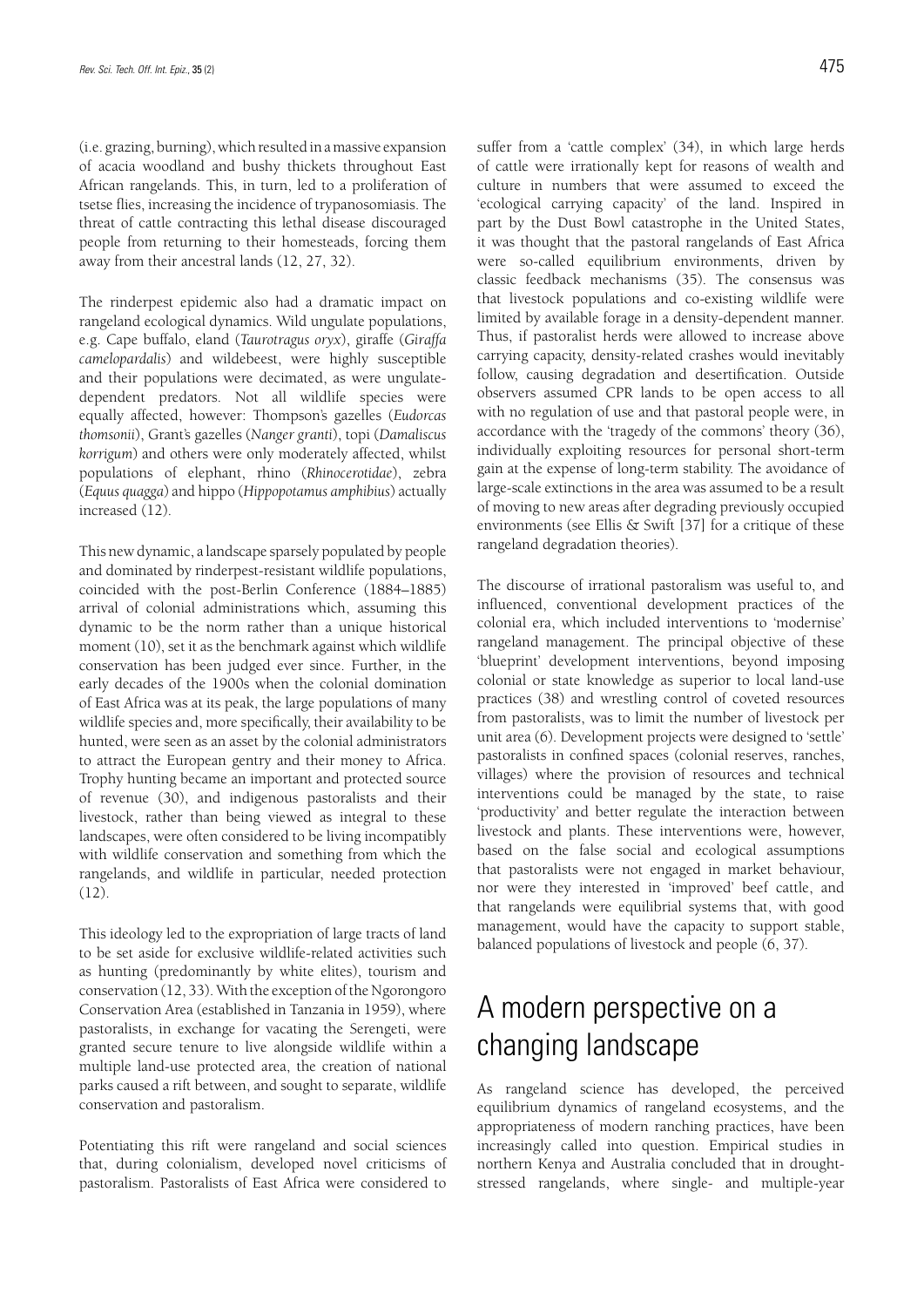droughts occur every four to ten years, it was the variability of the rainfall, and not its mean, that dominated vegetation dynamics. In these chaotic and variable systems vegetation productivity is more related to rainfall patterns than grazing intensity (39, 40, 41), and to optimise productivity requires, just as pastoralists had devised millennia before, a system of mobility that enables access to pasture and water across a wide area (2, 37).

# The changing face of pastoralism

However, due in part to the impacts of changes in land tenure, conservation and land fragmentation, keeping livestock in the traditional pastoralist manner in East Africa has, in recent decades, become increasingly difficult. Modern economic demands require pastoralist households to have access to cash to pay for health care, education and food, increasing the need for livelihood diversification to generate income (42, 43, 44). From wage labour in cities (45), to involvement in gemstone mining and selling of beadwork and livestock products (46, 47), these shifts can be seen as coping strategies to protect households from having to sell livestock (48). One livelihood change that is steadily increasing, particularly in critical buffer zone areas in Kenya and Tanzania, and that has the potential to devastate pastoralism and wildlife, is the conversion of lands for cultivation, particularly large-scale cultivation (49, 50), which is often funded by outside investors.

# The impact of cultivation in pastoral communities and wildlife buffer zones

In the past 50 years, pastoralists in East Africa have become increasingly reliant on agricultural products as well as participation in farming. The proliferation of agriculture has been caused, in part, by a growing preference for agricultural foods as well as the decline of livestock numbers relative to humans (44), but also reflects state biases in agricultural development. A reduction in the livestock per capita ratio, declining milk yields in the dry season, and an overall increase in food insecurity following drought or outbreaks of livestock disease have also contributed to this change (44). Additionally, government policies in East Africa, which view transhumant pastoralism as incompatible with ecological health (51), modernity or wildlife conservation (52), have pressured pastoralists to reduce livestock numbers and take up farming (51). For example, Tanzania's 'Kilimo Kwanza' ('Farming First') policy encourages agricultural

production over pastoralism, leading to land disputes and resettlement to facilitate large-scale agricultural production (53). Cultivation is also viewed by pastoralists as a good way to stake a prior claim against threats of land being expropriated for conservation (54, 55, 56) or conversion to industrial agriculture (57).

Despite growing pressures to cultivate, in many areas of East Africa rangeland aridity and marginal soil fertility limit the potential for cultivated food production. Additionally, rangeland cultivation removes dry season pastureland, which is vital for wild and domestic herbivores. Furthermore, some predict that climate change will make East African rangelands warmer, increase rainfall unpredictability, reduce plant-available moisture, and increase the frequency of extreme climatic events (58). These changes may favour mobile livestock keeping in non-fragmented rangelands, rather than cultivation which requires heavy inputs and leads to more fragmentation (59, 60, 61).

The conversion of rangelands to agricultural plots also reduces the options for preventing infectious diseases in livestock (12). For example, with mobility increasingly restricted, traditional strategies such as grazing cattle away from wildebeest during calving season to avoid MCF are difficult to practise (12). This has resulted in significant losses, for example in cattle herds living near Lake Naivasha, Kenya (N. Lyons, unpublished data, 2015). Additionally, as grazing options become increasingly limited, herds are forced to share pastures, which increases the risk of transmissible and vector-borne diseases (12, 62).

Wildlife populations, which need to range widely to find forage and water (often outside of protected areas), are also affected by cultivation because it limits their mobility. When rangeland ecosystems surrounding protected areas are dominated by conservation-compatible land uses such as herding and small-scale farming, mobility is not inhibited and the biodiversity of the whole landscape benefits (12, 63); however, where large-scale land conversion for cultivation (primarily a product of state-driven leasing or selling of land to outside investors) has taken place around protected areas, the impact on wildlife can be devastating (63). For example, in Kenya, privatisation and conversion of formerly communal rangeland around the Maasai Mara National Reserve to commercial monoculture entailed drastic landcover changes resulting in significant wildlife declines (49, 64, 65, 66). A similar pattern is occurring around Tanzania's Tarangire National Park, where permanent subsistence and large-scale farming is increasingly isolating the park and leading to declines of large mammal species (67, 68). Additional factors that impact wildlife movements and close migration corridors, whilst also limiting access to traditional pastoral rangelands, include urbanisation and land segmentation, for example in Kajiado and Kitengela (Kenya) (69).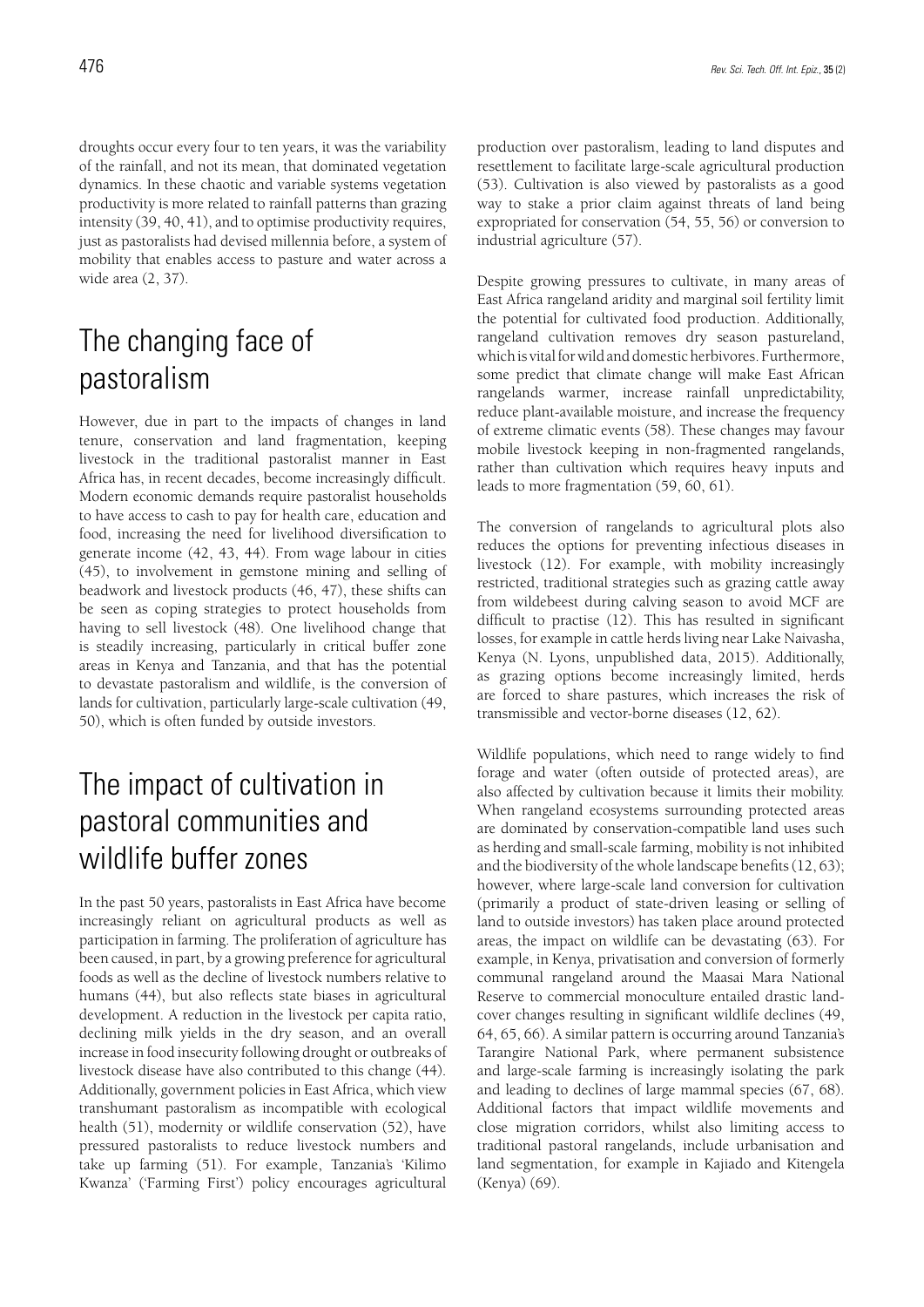# Conservation and community lands

In recent years, therefore, it has become apparent that conservation goals are not only dependent on statecontrolled protected areas but also the viability of the surrounding community lands (70, 71, 72) and on local people's tolerance of wildlife on those lands. This has led to a myriad of stakeholder-based initiatives (72, 73) such as Integrated Conservation and Development Programs, Community-Based Natural Resource Management, Community-Based Conservation, payments for ecosystem services (PES), private conservation easements, and, in Tanzania, state-driven and state-controlled 'community conservation' land management policies. These approaches primarily aim to conserve land outside protected areas, whilst compensating local communities for associated costs (71, 73, 74, 75). However, following scrutiny and critique (42, 71, 72, 74, 76), it has been suggested that many of these measures have actually resulted in communities deriving limited benefits and, at times, incurring increased costs.

What are the reasons for community conservation failures? A long history of exclusion, resulting in antagonistic and contentious relationships between the pastoralist and conservation sectors, has stifled cooperation (71, 74, 76, 77, 78, 79, 80). Furthermore, the relative marginalisation of pastoralists within conservation initiatives, their exclusion from decision-making processes regarding their land, and increased restrictions on the use of natural resources have contributed to fraught relationships (81). As a result many 'community-based' conservation initiatives fail, the fragmentation of rangelands increases and socio-political conflicts over land, land use, and livelihoods, especially in the contentious and important buffer zone areas, persist (7, 55, 56, 81).

# Socially just and environmentally sustainable progressive pastoral policies

The preceding discussion outlines the complex and codependent relationship of wildlife and pastoralism, both of which face a precarious future. Thus, there is a need to develop new policies for rangeland management that support both wildlife populations and livestock herds. While many perceive the conservation of wildlife as having an intrinsic value for humanity, it is also undoubtedly important for economic development. In East Africa, wildlife tourism is estimated to contribute 7–18% of GDP (82, 83). Similarly, pastoralism contributes significantly throughout East Africa to national GDPs, potentially equivalent to the contribution of agriculture (84). Further, if human rights, cultural identities and marginalised communities are to be upheld and supported, the protection of pastoralist livelihoods is critical (56, 84, 85). Consequently, there are both economic and culturally compelling reasons to ensure that the management of pastoral lands, particularly those surrounding protected areas, remains socially equitable and environmentally sustainable. To achieve this, progressive pastoral policies that learn from the failures and successes of community-based initiatives, and which respect local knowledge, land use, and livestock management practices, need to be developed. Furthermore, these progressive policies should balance the objectives of national conservation agendas with the cultural autonomy and self-determined development requirements of pastoral communities.

If interventions are to succeed, so that buffer-zone areas pay both biodiversity and livelihood dividends, they need to be built upon an understanding of the dynamics of the target systems on which they will be imposed. Rather than instituting wholesale changes it would be beneficial if the best aspects of the indigenous pastoral system were retained with flexibility built in, so that in times of drought demand on livestock can be reduced and wider access to food and markets made available (37, 86). The acknowledgement and facilitation of the strong links between pastoral communities and national economies will help in this respect (37, 84).

To ensure community support, initiatives that local people find useful should also be developed and the outputs, outcomes and impacts must be agreed upon at the outset by a diverse range of partners, including communities living in the target areas, researchers, and governmental and nongovernmental service providers (86, 87). For example, this approach, termed transdisciplinary research, has been used to help provide integrated health services in Chad (88, 89). Yet positive outcomes do not come from passive, consultative types of participation (90, 91). Local communities need to play active roles and have autonomy in decision-making, so that the decisions they take to act in different ways are recognised by powers beyond the local to have meaning and efficacy. To create the environment in which this can happen an element of social learning (for all stakeholders) should be implemented, in which the complex ecological issues at stake as well as local viewpoints, needs, and histories are considered. Importantly, it must not be just the views of the scientific elite that are incorporated into rangeland development programmes. Rather, investment in the social capital of pastoralist communities will be vital, especially in terms of providing access to critical resources within a community (50). For example, pastoral social organisations and networks should be provided space to lead so that development programmes are informed by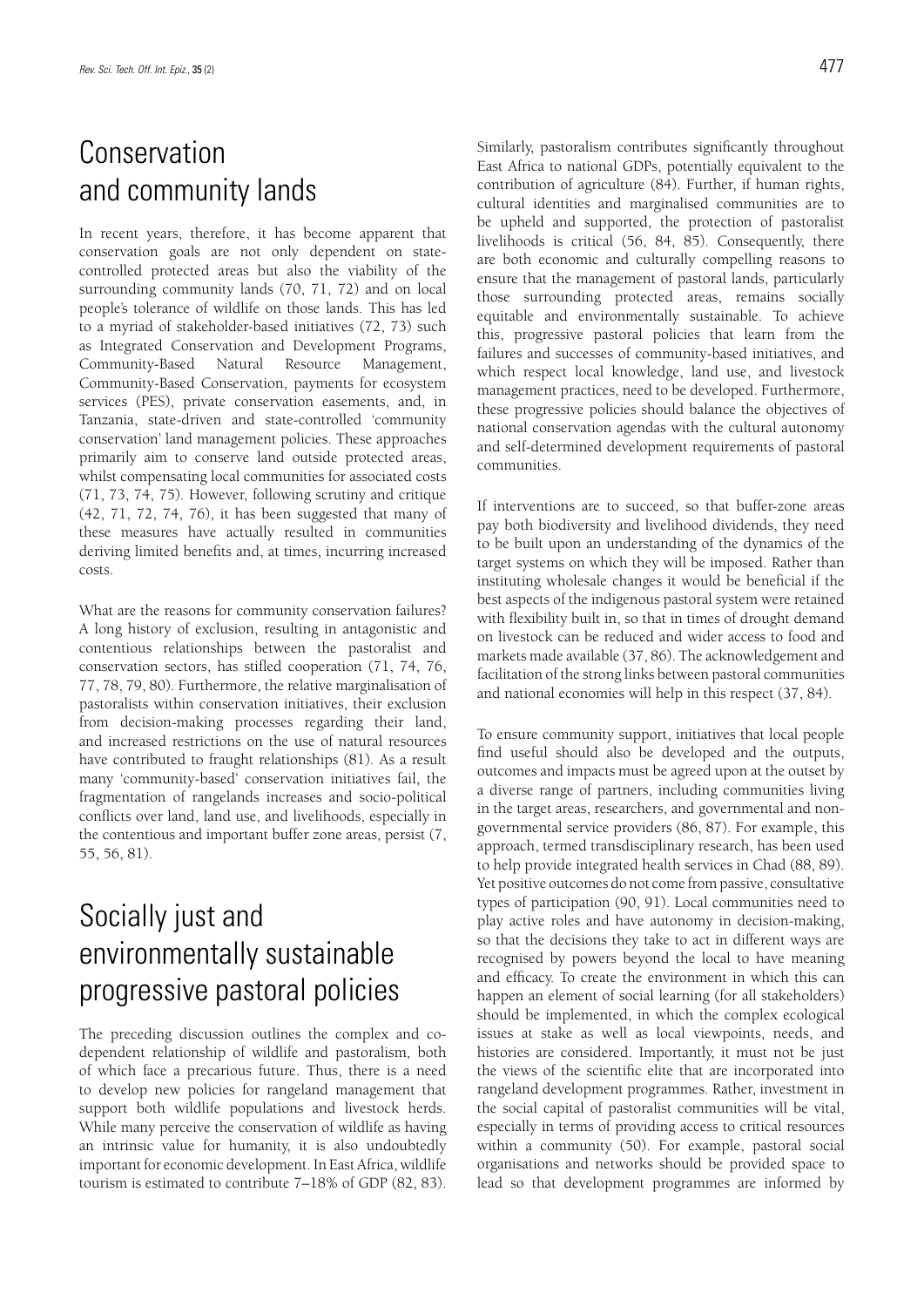indigenous knowledge. This may be time consuming and expensive but, if it ensures the full support of the community and stewardship over the long term, while building trust between partners (M. Goldman & A. Davis, unpublished data), it may also pay dividends (90).

Any progressive pastoral policy, in addition to recognising and supporting mobility as a key strategy, must describe how the improvement of the efficiency of livestock production systems is to be achieved. For example, improvements can be made through the provision of improved veterinary care to control infectious diseases that impose significant costs on pastoralist livestock owners who are increasingly unable to exploit traditional avoidance strategies (28, 92). If successful, improvements in the efficiency of livestock systems could result in considerable economic benefits for the pastoral sector, as they will enable pastoralists to produce more livestock products to sell at local markets. One initiative that has successfully improved efficiency is the implementation of the 'infect and treat method' to protect cattle from East Coast fever. This strategy, which has been shown to be popular with pastoralists, results in fewer calf deaths, increased milk production and significant economic benefits to pastoral communities (93).

Ultimately, if East African pastoralism and wildlife are to thrive then pastoralists themselves will need to be given responsibility for looking after their land and provided with the political means to do so in a manner that is compatible with *both* livestock keeping and conservation (94). To facilitate this, pastoralism and the economic benefits it accrues, should be officially recognised at national levels as a viable livelihood strategy compatible with wildlife conservation. One way of doing this is to grant land tenure rights that guarantee the freedom to pursue a conservationcompatible mobile transhumant existence protected by law. Furthermore, pastoralists should play leading roles in the development of policies at national level and, perhaps more importantly, at regional level, as these policies will inevitably affect them most.

Pastoralist representation exists in places such as Ethiopia, Kenya, and Uganda, where various parliamentary bodies for pastoralists have been established with varying levels of formalisation (95). However, there is no universal agreement on what 'representation' may mean (96). While there are Members of Parliaments who represent pastoralist regions, formal pastoralist policies at national levels more often promote pastoralist 'modernisation' rather than support traditional pastoral livelihoods (97, 98, 99). Consequently, in places such as Kenya and Tanzania, traditional pastoral interests are represented by active civil societies who are making strides to improve land use, secure tenure, build political forums and educate and empower local communities (100).

Pastoralism and wildlife have co-existed on the savannahs of East Africa for millennia. Since the 1800s the role this co-existence has played in 'managing' rangelands has been ignored and, in many places, replaced by Western management techniques and a belief that wildlife is best conserved in landscapes without people (12). As the dependence of rangeland protected areas on the ecological viability of the surrounding community lands (buffer zones) becomes apparent, so the efficacy of this isolationist strategy is increasingly called into question and the key role that the indigenous systems play in managing these semiarid lands becomes clear. With global human population growth, expansion of global capitalist markets and increased rangeland fragmentation making traditional pastoral systems increasingly difficult to maintain, progressive policies are required if the CPR lands surrounding protected areas, so vital to both conservation and pastoral communities alike, are to be managed in a sustainable manner. As has been the case for thousands of years, pastoralism and wildlife in East Africa remain entwined, with the futures of both in the balance. A forward-thinking holistic approach is required if this co-existence is to continue.

### Acknowledgements

The authors thank Katherine Homewood and Mara Goldman for providing invaluable feedback and critical appraisal.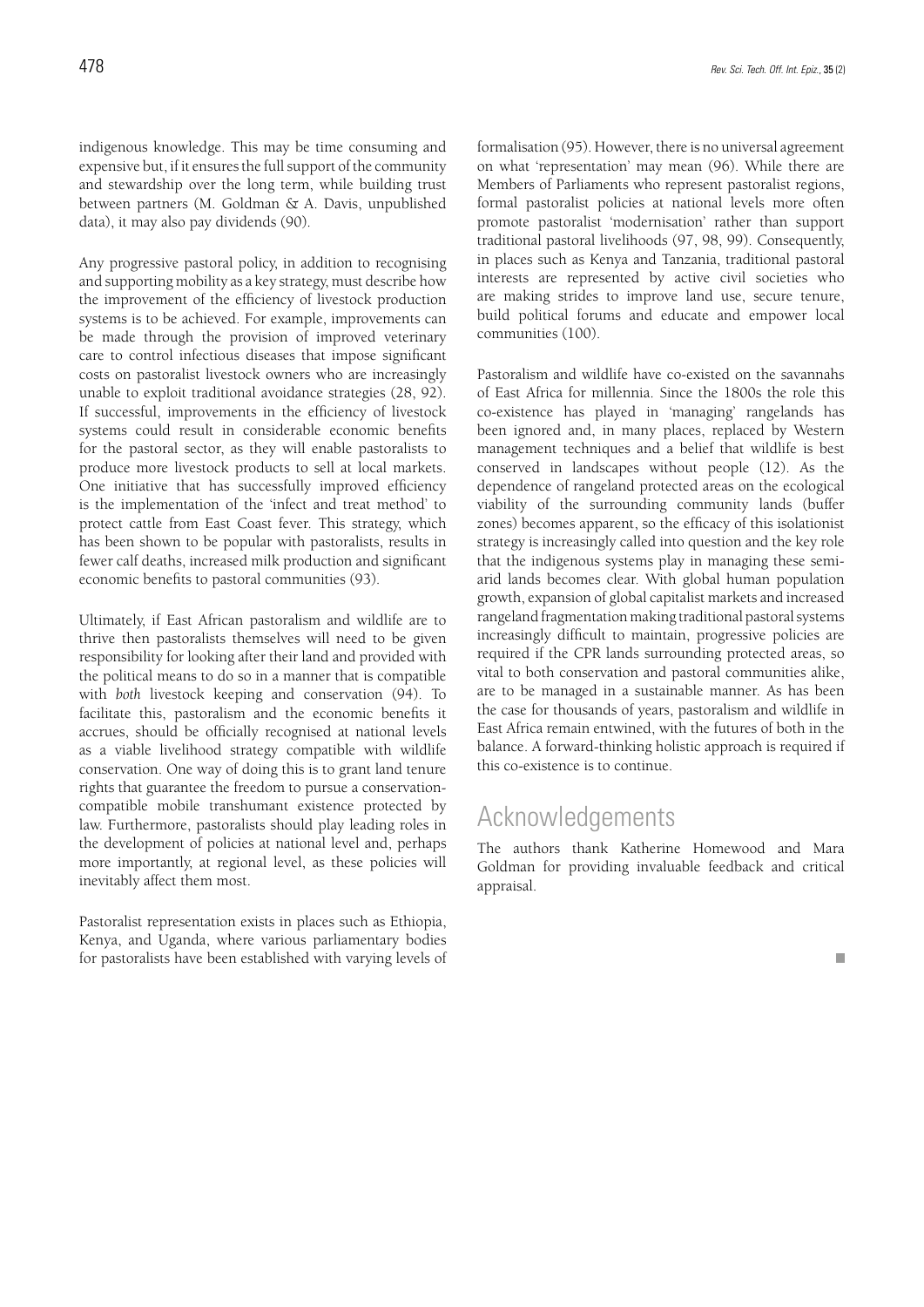### **Pastoralisme et faune sauvage : éclairage historique des parcours d'Afrique de l'Est et perspectives actuelles au Kenya et en Tanzanie**

F. Lankester & A. Davis

#### **Résumé**

Les relations entre les pasteurs, leur bétail, la faune sauvage et les prairies d'Afrique de l'Est sont pluridimensionnelles, complexes et anciennes. Néanmoins, les bouleversements survenus au cours du 20<sup>e</sup> siècle ont redéfini ces relations et redessiné des paysages qui avaient été durablement façonnés à la fois par les pasteurs et par la faune sauvage. Actuellement, la plupart des interactions entre la faune sauvage et les pasteurs ont lieu à l'intérieur et à proximité de zones protégées, les plus conflictuelles de ces interactions survenant dans les prairies qui entourent les parcs nationaux. Dans la terminologie de la protection de la nature, ces zones sont qualifiées de « zones tampons ». Au siècle dernier, les zones tampons ont été tracées sous l'effet de facteurs qu'elles ont à leur tour contribué à renforcer : mesures restrictives de conservation, expropriation des terres, tentatives de réformes visant à intégrer les communautés locales dans les processus de conservation, interactions positives et négatives entre les animaux sauvages et le bétail, tensions politiques. Les auteurs apportent un éclairage historique afin d'expliquer les relations entre les pasteurs, le bétail et les animaux sauvages dans les zones tampons d'Afrique de l'Est et mettent en avant les problématiques plus larges auxquelles les pasteurs (et le pastoralisme en tant que stratégie de survie économique) sont actuellement confrontés. Enfin, ils proposent quelques solutions pour l'avenir, en lien avec des pratiques durables et équitables permettant d'améliorer les revenus des pasteurs afin de protéger la faune sauvage et de pérenniser le pastoralisme.

#### **Mots-clés**

Afrique de l'Est – Conservation – Faune sauvage – Maladie infectieuse – Pastoralisme – Prairies – Zone tampon.

r.

### **Pastoreo y fauna salvaje: aspectos históricos y perspectivas actuales en los pastizales esteafricanos de Kenia y Tanzania**

F. Lankester & A. Davis

#### **Resumen**

Las comunidades pastorales, su ganado, la fauna salvaje y los pastizales de África oriental mantienen entre sí una arraigada relación, compleja y poliédrica. Los tumultuosos acontecimientos del siglo pasado, sin embargo, redefinieron la naturaleza de esta relación y remodelaron los paisajes que los pastores y la fauna salvaje habían ido configurando y de los cuales dependían. A día de hoy el grueso de las interacciones entre la fauna salvaje y los pastores se produce en el interior o las inmediaciones de zonas protegidas: la cuestión resulta especialmente espinosa en las tierras de pastoreo que circundan los parques nacionales. En el léxico de la protección de la naturaleza estos espacios se denominan «zonas tampón». En el curso del pasado siglo se fueron delimitando zonas tampón que eran a la vez resultantes y generatrices de políticas restrictivas de protección, expropiaciones de tierras, iniciativas de reforma para incluir a las comunidades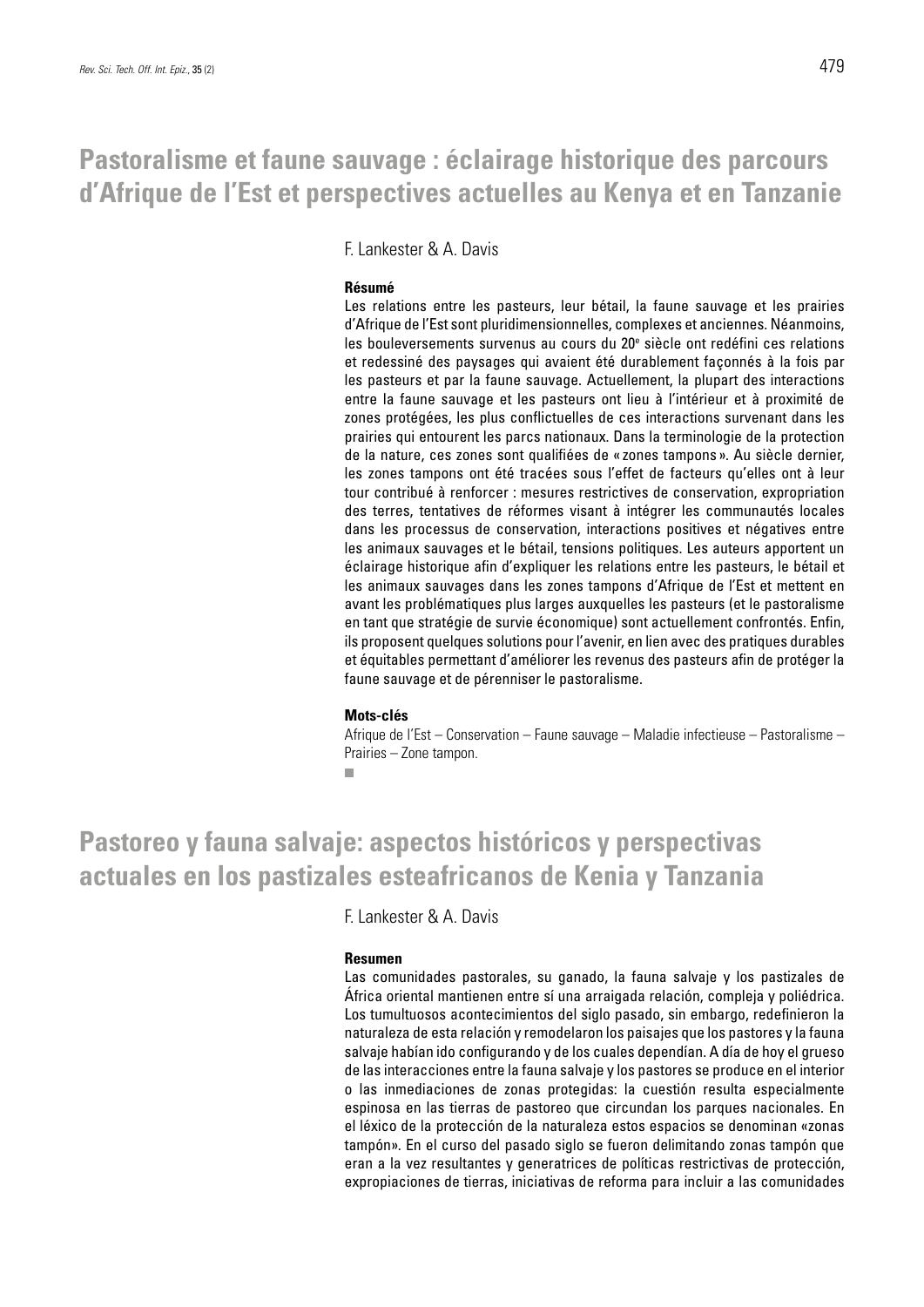en las tareas de protección, interacciones (positivas o negativas) entre el ganado y la fauna salvaje y tensiones políticas. Tras repasar el devenir histórico que forjó la actual relación entre pastores, ganado y fauna salvaje en las zonas tampón de África oriental, los autores se detienen en algunos de los problemas de mayor calado a los que se enfrentan ahora las sociedades pastorales (y el pastoreo como medio de vida eficaz). Por último, también examinan posibles fórmulas para alumbrar usos sostenibles y equitativos que mejoren los medios de sustento y beneficien a la vez a la fauna salvaje y el pastoreo.

#### **Palabras clave**

África oriental – Enfermedad infecciosa – Fauna salvaje – Pastizales – Pastoreo – Protección de la naturaleza – Zona tampón.

п

### References

- 1. Marshall F. (2000). The origins and spread of domestic animals in East Africa. *In* The origins and development of African livestock: archaeology, genetics, linguistics and ethnography (R. Blench & K. MacDonald, eds). University College London Press, London.
- 2. Homewood K.M. (2008). Ecology of African pastoralist societies. James Currey, Oxford.
- 3. Galaty J. (1993). Maasai expansion and the new East African pastoralism. *In* Being Maasai: ethnicity and identity in East Africa (T. Spear & R. Waller, eds). James Currey, London, 61–86.
- 4. Spear T. & Waller R. (1993). Being Maasai: ethnicity and identity in East Africa. James Currey, London.
- 5. Little P.D. (2003). Somalia: economy without state. Indiana University Press, Bloomington.
- 6. Scoones I. (1995). New directions in pastoral development in Africa. *In* Living with uncertainty: new directions in pastoral development in Africa (I. Scoones, ed.). Intermediate Technology Publications, London, 1–36. doi:10.3362/9781780445335.001.
- 7. Galvin K.A., Reid R.S., Behnke R.H. & Hobbs N.T. (2006). Fragmentation in semi-arid and arid landscapes: consequences for human and natural systems. Springer, New York.
- 8. Boone R.B., Burnsilver S.B., Worden J.S., Galvin K.A. & Hobbs N.T. (2008). – Large-scale movements of large herbivores: livestock following changes in seasonal forage supply. *In* Resource ecology: spatial and temporal dynamics of foraging (H.H.T. Prins & F. van Langevelde, eds). Springer, Dordrecht, 187–206. doi:10.1007/978-1-4020-6850-8\_16.
- 9. McCabe J.T. (2004). Cattle bring us to our enemies: Turkana ecology, politics, and raiding in a disequilibrium system. University of Michigan Press, Ann Arbor, Michigan.
- 10. Lamprey R. & Waller R. (1990). The Loita-Mara region in historical times: patterns of subsistence, settlement and ecological change. *In* Early pastoralists of south-western Kenya (P.T. Robertshaw, ed). British Institute in Eastern Africa, Nairobi, 16–35.
- 11. Gifford-Gonzalez D. (2000). Animal disease challenges to the emergence of pastoralism in sub-Saharan Africa. *African Archaeol. Rev.*, **17** (3), 95–139. doi:10.1023/A:1006601020217.
- 12. Reid R.S. (2012). Savannahs of our birth. University of California Press, Los Angeles.
- 13. Little P.D. (1996). Pastoralism, biodiversity, and the shaping of savanna landscapes in East Africa. *Africa: J. Int. African Inst.*, **66** (1), 37. doi:10.2307/1161510.
- 14. Maddock L. (1979). The 'migration' and grazing succession. *In* Serengeti: Dynamics of an ecosystem (A.R.E. Sinclair & M. Norton-Griffiths, eds). University of Chicago Press, Chicago, 104–129.
- 15. Bertram B.C.R. (1979). Serengeti predators and their social systems. *In* Serengeti: Dynamics of an ecosystem (A.R.E. Sinclair & M. Norton-Griffiths, eds). University of Chicago Press, Chicago, 221–248.
- 16. Sinclair A.R.E. (1995). Equilibria in plant-herbivore interaction. *In* Serengeti II: Dynamics, management and conservation of an ecosystem (A.R.E. Sinclair & P. Arcese, eds). University of Chicago Press, Chicago, 91–114.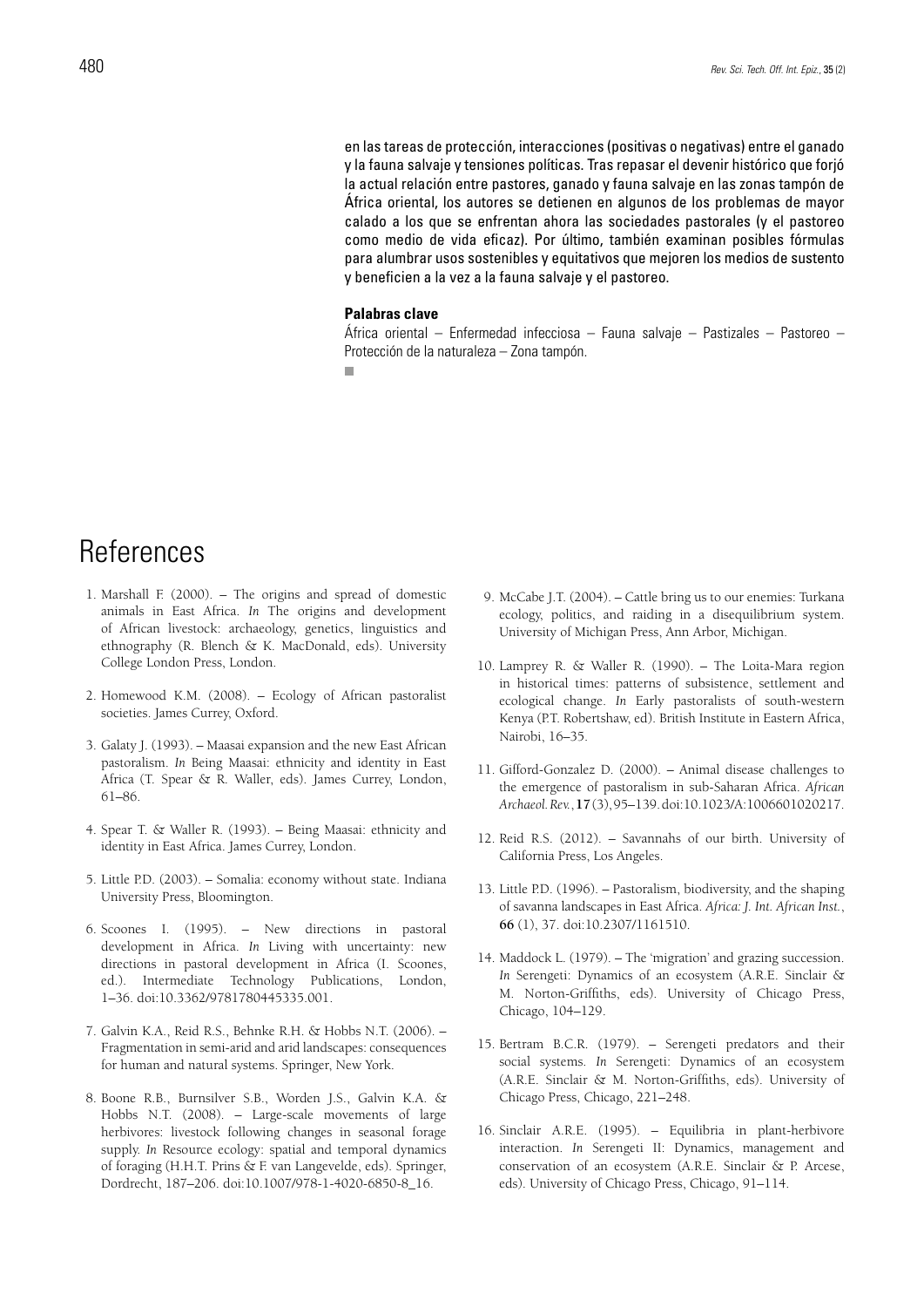- 17. Sinclair A.R.E. & Fryxell J.M. (1985). The Sahel of Africa: ecology of a disaster. *Can. J. Zool.*, **63** (5), 987–994. doi:10.1139/z85-147.
- 18. Goldman M. (2007). Tracking wildebeest, locating knowledge: Maasai and conservation biology understandings of wildebeest behavior in northern Tanzania. *Environ. Plan. D, Soc. Sp.*, **25** (2), 307–331. doi:10.1068/d0505.
- 19. Fynn R.W.S., Augustine D.J., Peel M.J.S. & de Garine-Wichatitsky M. (2016). – Strategic management of livestock to improve biodiversity conservation in African savannahs: a conceptual basis for wildlife–livestock coexistence. *J. Appl. Ecol.*, **53** (2), 388–397. doi:10.1111/1365- 2664.12591.
- 20. Bell R.H.V. (1971). A grazing ecosystem in the Serengeti. *Sci. Am.*, **225** (1), 86–93. doi:10.1038/scientificamerican0771- 86.
- 21. McNaughton S.J. (1985). Ecology of a grazing ecosystem: the Serengeti. *Ecol. Monogr.*, **55** (3), 260–294. doi:10.2307/1942578.
- 22. Butt B. & Turner M.D. (2012). Clarifying competition: the case of wildlife and pastoral livestock in East Africa. *Pastoralism: Res., Pol., Pract.*, **2** (1), 9. doi:10.1186/2041-7136-2-9.
- 23. Lembo T., Auty H., Hampson K., Craft M., Dobson A., Fyumagwa R., Eblate E., Haydon D., Hoare R., Kaare M., Lankester F., Mlengeya T., Travis D. & Cleaveland S. (2015). – Infectious diseases in the Serengeti: what we know and how we know it. *In* Serengeti IV: Sustaining biodiversity in a coupled human-natural system (A.R.E. Sinclair, A. Dobson, K. Metzger & J.M. Fryxell, eds). University of Chicago Press, Chicago.
- 24. Barthelme J.W. (1985). Fisher-hunters and Neolithic pastoralists in East Turkana, Kenya. British Archaeological Reports, Oxford.
- 25. Pratt D.J. & Gwynne M.D. (1977). Rangeland management and ecology in East Africa. Hodder & Stoughton, London.
- 26. Kjekshus H. (1977). Ecology control and economic development in East African history. University of California Press, Berkeley.
- 27. Ford J. (1971). The role of the trypanosomiases in African ecology. A study of the tsetse fly problem. Clarendon Press, Oxford.
- 28. Mizutani F., Muthiani E., Kristjanson P. & Recke H. (2005). Impact and value of wildlife in pastoral livestock production systems in Kenya: possibilities for healthy ecosystem conservation and livestock development for the poor. *In* Occasional paper of the IUCN Species Survival Commission, No. 30. Conservation and development interventions at the wildlife/livestock interface: implications for wildlife, livestock and human health (S.A. Osofsky, S. Cleaveland, W. Karesh, M.D. Kock, P.J. Nyhus, L. Starr & A. Yang, eds). International Union for Conservation of Nature, Gland, Switzerland, 121–132.
- 29. Plowright W. (1968). Malignant catarrhal fever. *J. Am. Vet. Med. Assoc.*, **152** (6), 795–805.
- 30. Enghoff M. (1990). Wildlife conservation, ecological strategies and pastoral communities. A contribution to the understanding of parks and people in East Africa. *Nomad. Peoples*, **25-27**, 93–107.
- 31. Waller R. (1988). Emutai: crisis and response in Maasailand 1882–1902. *In* The ecology of survival: case studies from Northeast African history. Lester Crook Academic Publishing, London, 73–112.
- 32. Sinclair A.R.E. (1979). The Serengeti environment. *In* Serengeti: Dynamics of an ecosystem (A.R.E. Sinclair & M. Norton-Griffiths, eds). University of Chicago Press, Chicago, 31–45.
- 33. MacKenzie J.M. (1987). Chivalry, social Darwinism and ritualised killing: the hunting ethos in Central Africa up to 1914. *In* Conservation in Africa: people, policies and practice (D. Anderson & R. Grove, eds). Cambridge University Press, Cambridge.
- 34. Herskovits M.J. (1926). The cattle complex in East Africa. *Am. Anthropol.*, **28** (1), 230–272. doi:10.1525/ aa.1926.28.2.02a00030.
- 35. Anderson D. (1984). Depression, dust bowl, demography and drought: the colonial state and soil conservation in East Africa during the 1930s. *Afr. Affairs*, **83** (332), 321–343.
- 36. Hardin G. (1968). Tragedy of the commons. *Science,* **162** (3859), 1243–1248. doi:10.1126/science.162.3859.1243.
- 37. Ellis J.E. & Swift D.M. (1988). Stability of African pastoral ecosystems: alternate paradigms and implications for development. *J. Range Manag.*, **41** (6), 450–459. doi:10.2307/3899515.
- 38. Neumann R. (1995). Ways of seeing Africa: colonial recasting of African society and landscape in Serengeti National Park. *Ecumene*, **2** (2), 149–169. doi:10.1177/147447409500200203.
- 39. Ellis J. (1995). Climate variability and complex ecosystem dynamics: implications for pastoral development. *In* Living with uncertainty. New directions in pastoral development in Africa (I. Scoones, ed.). Intermediate Technology Publications, London, 37–46. doi:10.3362/9781780445335.002.
- 40. Noy-Meir I. (1982). Stabilisation of plant-herbivore models and possible applications to savannas. *Ecol. Stud.*, **42**, 591– 609.
- 41. Caughley G., Shepherd N. & Short J. (1987). Kangaroos: their ecology and management on the sheep rangelands of Australia. Cambridge University Press, Cambridge. doi:10.1017/cbo9780511898082.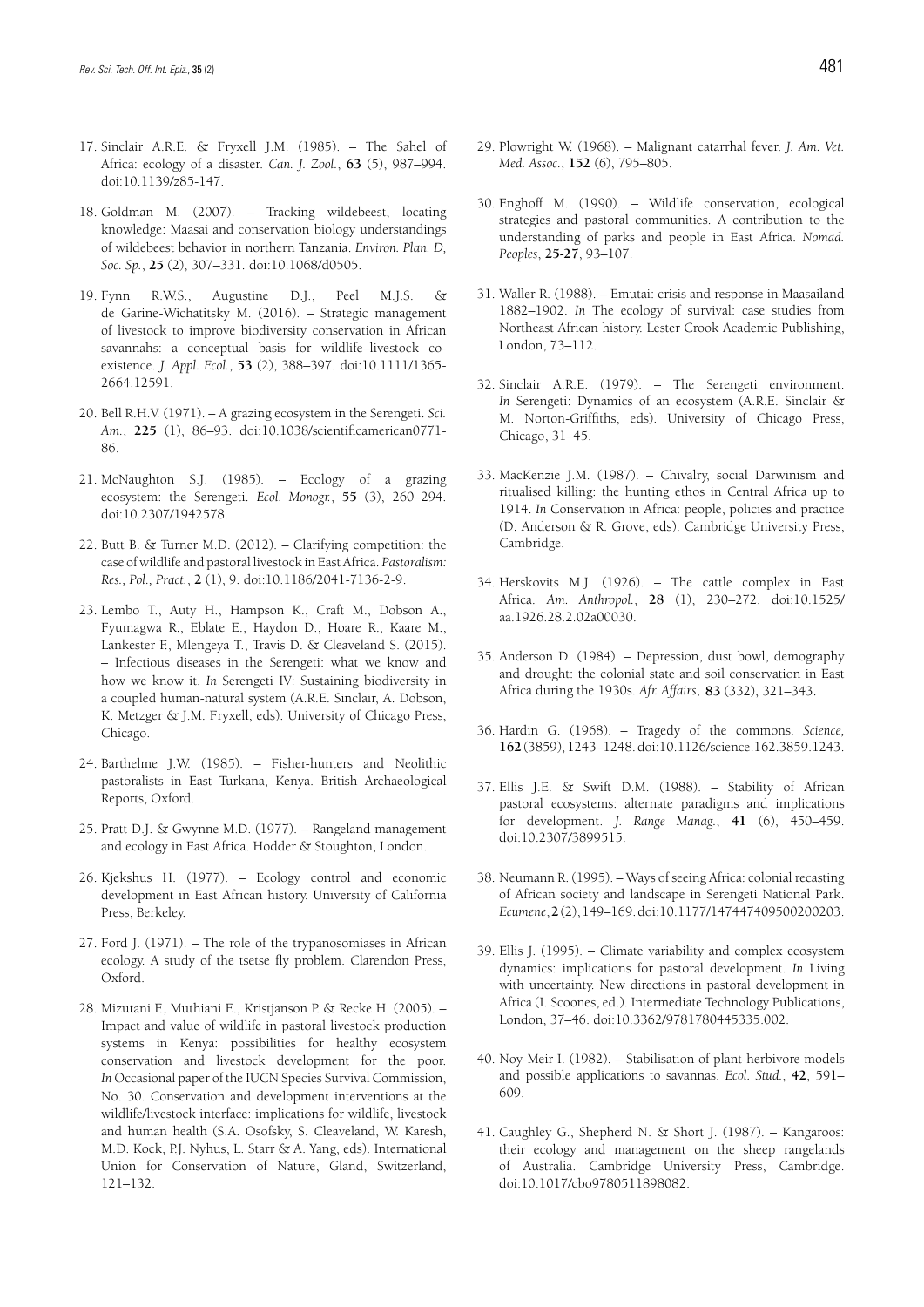- 42. Homewood K., Chenevix Trench P. & Kristjanson P. (2009). – Staying Maasai? Pastoral livelihoods, diversification and the role of wildlife in development. *In* Staying Maasai? Livelihoods, conservation and development in East African rangelands (K. Homewood, P. Kristjanson & P. Chenevix Trench, eds). Springer Science & Business Media, New York, 369–408. doi:10.1007/978-0-387-87492-0.
- 43. Homewood K.M., Trench P. & Brockington D. (2012). Pastoralist livelihoods and wildlife revenues in East Africa: a case for coexistence? *Pastoralism: Res., Pol., Pract.*, **2** (1), 19. doi:10.1186/2041-7136-2-19.
- 44. McCabe J.T., Leslie P.W. & DeLuca L. (2010). Adopting cultivation to remain pastoralists: the diversification of Maasai livelihoods in northern Tanzania. *Hum. Ecol.*, **38** (3), 321–334. doi:10.1007/s10745-010-9312-8.
- 45. May A. & McCabe J.T. (2004). City work in a time of AIDS: Maasai labor migration in Tanzania. *Afr. Today*, **51** (2), 2–32. doi:10.2979/AFT.2004.51.2.2.
- 46. Sachedina H. & Chenevix Trench P. (2009). Cattle and crops, tourism and Tanzanite: poverty, land-use change and conservation in Simanjiro District, Tanzania. *In* Staying Maasai? Livelihoods, conservation and development in East African rangelands (K. Homewood, P. Kristjanson & P. Chenevix Trench, eds). Springer Science & Business Media, New York, 263–298. doi:10.1007/978-0-387- 87492-0\_7.
- 47. Smith N.M. (2014). Gender and livelihood diversification: Maasai women's market activities in northern Tanzania. *J. Dev. Stud.*, **51** (3), 1–14. doi:10.1080/00220388.2014.957278.
- 48. O'Malley E.B. (2003). Cattle and cultivation: changing land use and labor patterns in pastoral Maasai livelihoods, Loliondo Division, Ngorongoro District, Tanzania. University Microfilms International, Ann Arbor, Michigan.
- 49. Homewood K., Lambin E.F., Coast E., Kariuki A., Kikula I., Kivelia J., Said M., Serneels S. & Thompson M. (2001). – Long-term changes in Serengeti-Mara wildebeest and land cover: pastoralism, population, or policies? *Proc. Natl Acad. Sci. USA*, **98** (22), 12544–12549. doi:10.1073/ pnas.221053998.
- 50. Galvin K.A. (2009). Transitions: pastoralists living with change. *Annu. Rev. Anthropol.*, **38** (1), 185–198. doi:10.1146/ annurev-anthro-091908-164442.
- 51. Looloitai L. (2014). Land policy and the Maasai in Tanzania: the demise of pastoralism? MA Thesis. Erasmus University, Institute of Social Studies, the Hague. Available at: http://hdl. handle.net/2105/17338.
- 52. Benjaminsen T.A., Maganga F.P. & Abdallah J.M. (2009). The Kilosa killings: political ecology of a farmer–herder conflict in Tanzania. *Dev. Change*, **40** (3), 423–445. doi:10.1111/j.1467- 7660.2009.01558.x.
- 53. Mahonge C.P.I., Sangeda A.Z. & Mtengeti E.J. (2014). Mismatch between state's and community's boundaries and implications on pastoralism in Tanzania. *Int. J. Res. Soc. Sci.*, **4** (1), 132–142.
- 54. Fairhead J., Leach M. & Scoones I. (2012). Green grabbing: a new appropriation of nature? *J. Peasant Stud.*, **39** (2), 37–41. doi:10.1080/03066150.2012.671770.
- 55. Gardner B. (2012). Tourism and the politics of the global land grab in Tanzania: markets, appropriation and recognition. *J. Peasant Stud.*, **39** (2), 377–402. doi:10.1080/03066150.201 2.666973.
- 56. Benjaminsen T.A. & Bryceson I. (2012). Conservation, green/blue grabbing and accumulation by dispossession in Tanzania. *J. Peasant Stud.*, **39** (2), 335–355. doi:10.1080/0306 6150.2012.667405.
- 57. Homewood K., Kristjanson P. & Chenevix Trench P. (2009). – Changing land use, livelihoods and wildlife in Maasailand. *In* Staying Maasai? Livelihoods, conservation and development in East African rangelands (K. Homewood, P. Kristjanson & P. Chenevix Trench, eds). Springer Science & Business Media, New York, 1–42. doi:10.1007/978-0-387-87492-0\_1.
- 58. Stige L.C., Stave J., Chan K.S., Ciannelli L., Pettorelli N., Glantz M., Herren H.R. & Stenseth N.C. (2006). – The effect of climate variation on agro-pastoral production in Africa. *Proc. Natl Acad. Sci. USA*, **103** (9), 3049–3053. doi:10.1073/ pnas.0600057103.
- 59. Galvin K.A. (2008). Responses of pastoralists to land fragmentation: social capital, connectivity and resilience. *In* Fragmentation in semi-arid and arid landscapes: consequences for human and natural systems (K.A. Galvin, R.S. Reid, R.H. Behnke & N. Thompson Hobbs, eds). Springer, Dordrecht, the Netherlands, 369–390. doi:10.1007/978-1- 4020-4906-4\_15.
- 60. Hobbs N.T., Galvin K.A., Stokes C.J., Lackett J.M., Ash A.J., Boone R.B., Reid R.S. & Thornton P.K. (2008). – Fragmentation of rangelands: implications for humans, animals, and landscapes. *Glob. Environ. Chang.*, **18** (4), 776– 785. doi:10.1016/j.gloenvcha.2008.07.011.
- 61. Davies J. & Nori M. (2008). Managing and mitigating climate change through pastoralism. *In* Policy matters: newsletter of the IUCN Commission on Environmental, Economic and Social Policy, No. 16. International Union for Conservation of Nature, Gland, Switzerland, 127–141.
- 62. Cleaveland S., Kusiluka L., Ole Kuwai J., Bell C. & Kazwala R. (2001). – Assessing the impact of malignant catarrhal fever in Ngorongoro District, Tanzania. A study commissioned by the Animal Health Programme of the United Kingdom Department for International Development. Available at: www.eldis.org/go/ home&id=11676&type=Document#.V6S4jtocTcs.
- 63. Homewood K.M. (2004). Policy, environment and development in African rangelands. *Environ. Sci. Pol.*, **7** (3), 125–143. doi:10.1016/j.envsci.2003.12.006.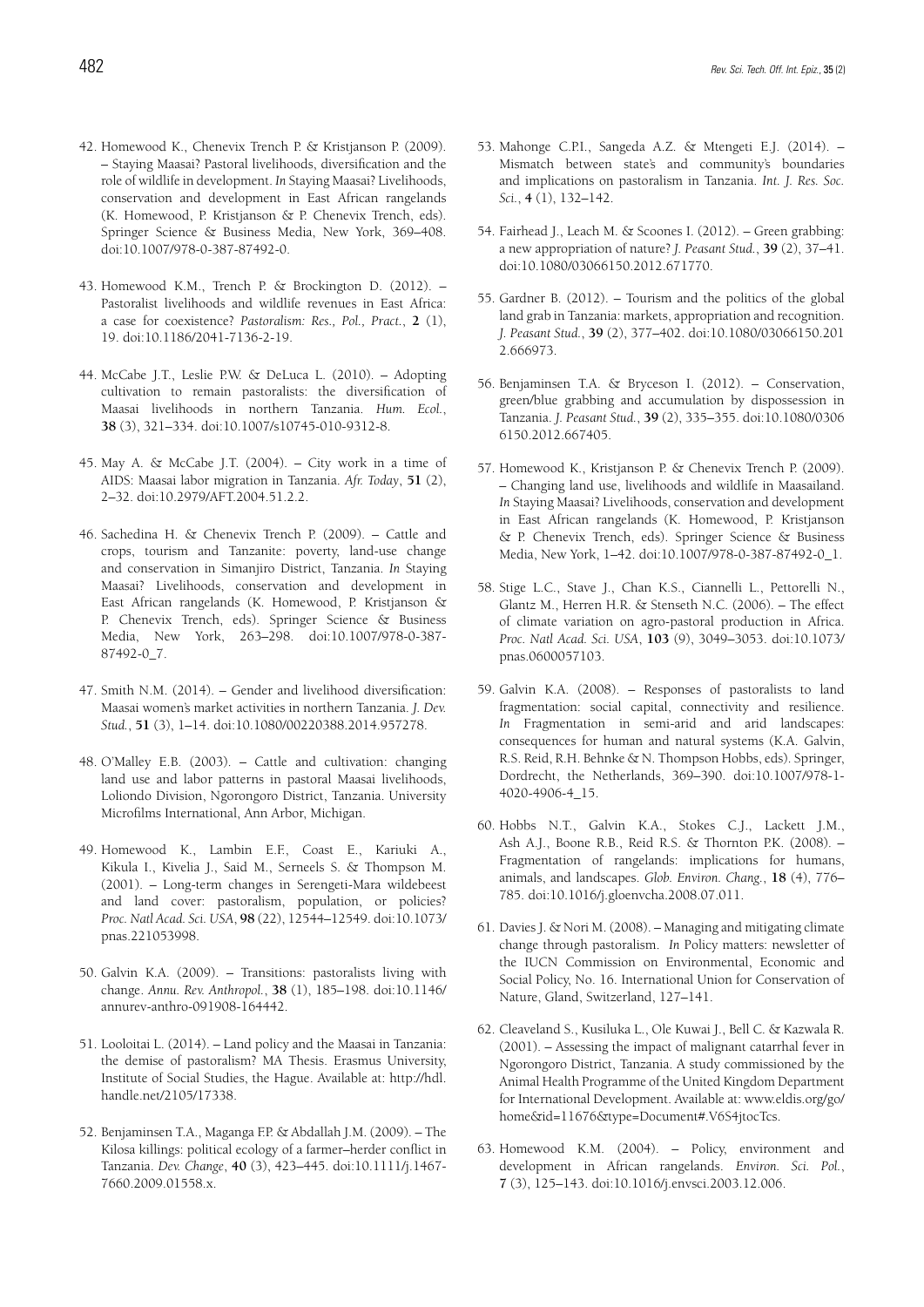- 64. Norton-Griffiths M. (1996). Property rights and the marginal wildebeest: an economic analysis of wildlife conservation options in Kenya. *Biodivers. Conserv.*, **5** (2), 1557–1577. doi:10.1007/BF00052116.
- 65. Thompson M. & Homewood K. (2002). Entrepreneurs, elites, and exclusion in Maasailand: trends in wildlife conservation and pastoralist development. *Hum. Ecol.*, **30** (1), 107–138. doi:10.1023/A:1014519113923.
- 66. Lamprey R.H. & Reid R.S. (2004). Expansion of human settlement in Kenya's Maasai Mara: What future for pastoralism and wildlife? *J. Biogeogr.*, **31** (6), 997–1032. doi:10.1111/ j.1365-2699.2004.01062.x.
- 67. Borner M. (1985). The increasing isolation of Tarangire National Park. *Oryx*, **19** (02), 91–96. doi:10.1017/ S0030605300019797.
- 68. Tarangire Conservation Project (1998). Analysis of migratory movements of large mammals and their interactions with human activities in the Tarangire area in Tanzania as a contribution to a conservation and sustainable development strategy. Final Report.
- 69. Reid R.S., Gichohi H., Said M.Y., Nkedianye D., Ogutu J.O., Kshatriya M., Kristjanson P., Kifugo S.C., Agatsiva J.L., Adanje S.A. & Bagine R. (2008). – Fragmentation of a peri-urban savanna, Athi-Kaputieli Plains, Kenya. *In* Fragmentation in semi-arid and arid landscapes: consequences for human and natural systems (K.A. Galvin, R.S. Reid, R.H. Behnke & N.T. Hobbs, eds). Springer, Dordrecht, the Netherlands, 195–224. doi:10.1007/978-1- 4020-4906-4\_9.
- 70. Sachedina H.T. (2010). Disconnected nature: the scaling up of African Wildlife Foundation and its impacts on biodiversity conservation and local livelihoods. *Antipode*, **42** (3), 603–623. doi:10.1111/j.1467-8330.2010.00765.x.
- 71. Goldman M. (2003). Partitioned nature, privileged knowledge: community-based conservation in Tanzania. *Dev. Change*, **34** (5), 833–862. doi:10.1111/j.1467- 7660.2003.00331.x.
- 72. Hulme D. & Murphree M. (eds) (2001). African wildlife and livelihoods: the promise and performance of community conservation. James Currey, Oxford.
- 73. Galvin K.A., Thornton P.K., de Pinho J.R., Sunderland J. & Boone R.B. (2006). – Integrated modeling and its potential for resolving conflicts between conservation and people in the rangelands of East Africa. *Hum. Ecol.*, **34** (2), 155–183. doi:10.1007/s10745-006-9012-6.
- 74. Igoe J. (2004). Conservation and globalization: a study of national parks and indigenous communities from East Africa to South Dakota. Wadsworth Thompson Learning, Belmont, USA.
- 75. Sulle E., Lekaita E. & Nelson F. (2011). From promise to performance: wildlife management areas in northern Tanzania. Available at: www.tnrf.org/files/WMA\_summary.pdf.
- 76. Davis A. (2011). 'Ha! What is the benefit of living next to the park?' Factors limiting in-migration next to Tarangire National Park, Tanzania. *Conserv. Soc.*, **9** (1), 25–34. doi:10.4103/0972-4923.79184.
- 77. Kabiri N. (2010). The political economy of wildlife conservation and decline in Kenya. *J. Environ. Dev.*, **19** (4), 424–445. doi:10.1177/1070496510384463.
- 78. Goldman M.J., de Pinho J.R. & Perry J. (2013). Beyond ritual and economics: Maasai lion hunting and conservation politics. *Oryx*, **47** (4), 490–500. doi:10.1017/ S0030605312000907.
- 79. Brockington D. (2002). Fortress conservation: the preservation of the Mkomazi Game Reserve, Tanzania. Indiana University Press, Bloomington.
- 80. Hughes L. (2008). Rough time in paradise: claims, blames and memory making around some protected areas in Kenya. *Conserv. Soc.*, **5** (3), 307–330.
- 81. Goldman M. (2011). Strangers in their own land: Maasai and wildlife conservation in northern Tanzania. *Conserv. Soc.*, **9** (1), 65–79. doi:10.4103/0972-4923.79194.
- 82. Development Partners Group (Tanzania) (2015). The wildlife sector with emphasis on tourist hunting. Available at: www.tzdpg.or.tz/dpg-website/dpg-tanzania.html.
- 83. Korir J., Muchiri J. & Kamwea J. (2013). Wildlife-based tourism, ecology and sustainability of protected areas in Kenya. *J. Nat. Sci. Res.*, **3** (3), 40–48.
- 84. Behnke R. & Muthami D. (2011). The contribution of livestock to the Kenyan economy. IGAD LPI Working Paper 03–11. Intergovernmental Authority on Development (IGAD) Livestock Policy Initiative (LPI), Addis Ababa, Ethiopia.
- 85. Brockington D., Igoe J. & Schmidt-Soltau K.A. (2006). – Conservation, human rights, and poverty reduction. *Conserv. Biol.*, **20** (1), 250–252. doi:10.1111/j.1523- 1739.2006.00335.x.
- 86. Kristjanson P., Reid R.S., Dickson N., Clark W.C., Romney D., Puskur R., Macmillan S. & Grace D. (2009). – Linking international agricultural research knowledge with action for sustainable development. *Proc. Natl Acad. Sci. USA*, **106** (13), 5047–5052. doi:10.1073/pnas.0807414106.
- 87. Reid R.S., Nkedianye D., Said M.Y., Kaelo D., Neselle M., Makui O., Onetu L., Kiruswa S., Kamuaro N.O., Kristjanson P., Ogutu J., BurnSilver S.B., Goldman M.J., Boone R.B., Galvin K.A., Dickson N.M. & Clark W.C. (2016). – Evolution of models to support community and policy action with science: balancing pastoral livelihoods and wildlife conservation in savannas of East Africa. Sackler Special Feature on Sustainable Development. Paper resulting from the Arthur M. Sackler Colloquium of the National Academy of Sciences, 'Linking knowledge with action for sustainable development', 3–4 April, 2009, Washington, DC. *Proc. Natl Acad. Sci. USA*, **113** (17), 4579–4584. doi:10.1073/pnas.0900313106.